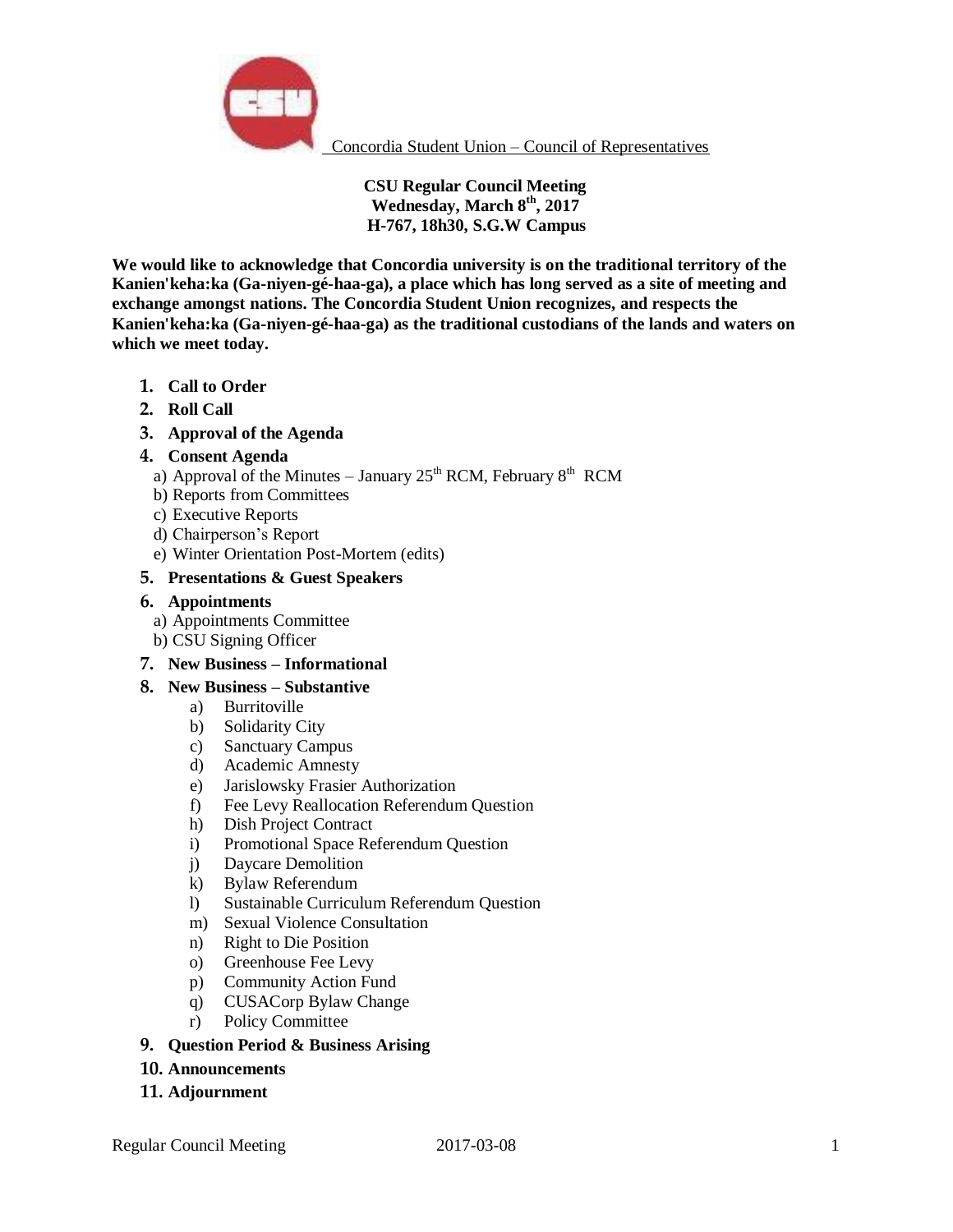# **1. Call to Order Meeting called to order at 18h40**

# **2. Roll Call**

Council Chairperson: *Caitlin Robinson* Council Minute Keeper: *Caleb Owusu-Acheaw*

Executives present for the duration of the meeting were *Lana Galbraith* (Sustainability Coordinator), *Rachel Gauthier* (Student Life Coordinator), *Lucinda Marshall-Kiparissis* (General Coordinator), *Marcus Peters* (Loyola Coordinator), *Sophia Sahrane* (Academic & Advocacy Coordinator) and *Rami Yahia* (Internal Affairs Coordinator), *Aloyse Muller* (External Affairs Coordinator)*, Thomas David-Bashore* (Finance Coordinator)

Executives absent for the duration of the meeting were*: None*

Councillors present for the duration of the meeting were, *Rowan Gaudet* (Arts & Science)*, Robert Young* (Arts & Science)*, Christina Massaro* (Arts & Science), *Agunik Mamikonyan* (Arts & Science), *Sara Betinjaneh* (Arts & Science), *Veronika Rydzewski* (Arts & Science), *Brittany Jackson*  (Arts & Science), *April Tardif-Levesque* (Arts & Science), *AlexanderMilton* (Arts & Science), *Julia Sutera Sardo* (Arts & Science)*, Artem Mikhalitsin* (ENCS), *Alaa Alkirbee* (ENCS), *Ahmed Badr*  (ENCS), *Mikaela Clark-Gardner* (Fine Arts)

Councillors absent for the duration of the meeting were: *Meissa Thiam* (ENCS), *Marie-Maxime Gélinas-Delisle* (JMSB), *Mugisha Joyce Kakou* (ENCS)*, Jason Poirier Lavoie* (Arts & Science), *Omar Riaz* (JMSB), *Bronte Macfarlane* (JMSB)

A. Mikhalitsin moves to excuse both M.-M. Gelinas-Delisle and M. Thiam from this meeting. Seconded by J. Sutera Sardo.

For: 11 Against:0 Abstain:0

# **3. Approval of the Agenda**

J. Sutera Sardo moves to approve the agenda, including the consent agenda. Seconded by A. Mamikonyan.

For: 11 Against:0 Abstain:

# **4. Consent Agenda**

- a) Approval of the Minutes January  $25<sup>th</sup> RCM$ , February  $8<sup>th</sup> RCM$
- b) Reports from Committees
- c) Executive Reports
- d) Chairperson's Report
- e) Winter Orientation Post-Mortem (edits)

## **5. Presentations & Guest Speakers Nil**

# **6. Appointments**

a) Appointments Committee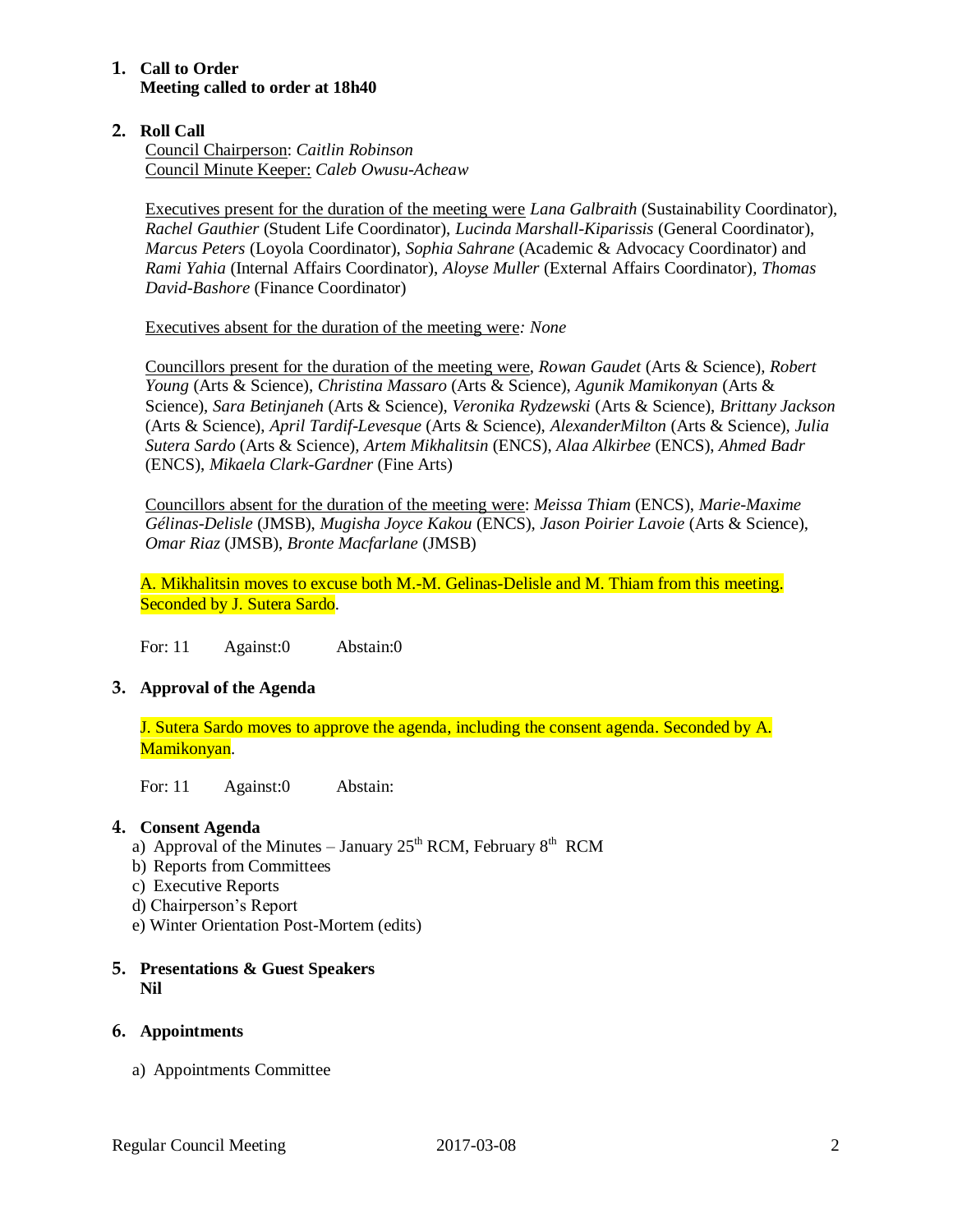Due to a resignation of a CSU councillor, M. Peters states there is now a seat on the Appointments Committee

R. Gaudet moves to nominate themselves to the Appointments Committee. Seconded by J. Sutera Sardo.

R. Gaudet values themselves as a hard worker and a person committed in getting the job done.

For:8 Against:1 Abstain:1

b) CSU Signing Officer

Due to the resignation of a CSU councillor, T. David-Bashore states that a CSU signing officer position is now open.

A.Milton moves to nominate themselves as a CSU signing officer. Seconded by A. Mikhalitsin

A.Milton states that they are timely available to take on this current position.

For:9 Against:0 Abstain:1

- **7. New Business – Informational** Nil
- **8. New Business – Substantive**
	- a) Burritoville

A. Muller presents the following motion. Seconded by A. Milton.

Whereas the Burritoville Solidarity Co-op has been closed since June 2016; Whereas the Burritoville Solidarity Co-op does not have any funds anymore; Whereas the Burritoville Solidarity Co-op still owes monies to the Quebec government; Whereas these monies owed cannot be absolved through bankruptcy; Whereas the CSU is a support member of the Burritoville Solidarity Co-op; Whereas the CSU has adopted the following resolution at the Special Council Meeting of August 3rd, 2016: "Be it resolved that the CSU secure \$6000 for the Burritoville Solidarity Co-op to be

allocated from the operations budget to costs relating to bankruptcy and legal aid; Be it further resolved that in order to access these secured funds, the Burritoville Solidarity Co-op must provide the invoices for all costs to the Concordia Student Union prior to reimbursement.;"

Be it resolved that the mandate of the \$6,000 secured by the CSU for the Burritoville Solidarity Co-op be expended to cover the payment of the monies owed by the Burritoville Solidarity Co-op to the Quebec government.

Due to the bankruptcy status of the now closed Burritoville, A. Muller states that the money is now needed to pay back the Quebec government.

A.Muller, in response to a question posed by A. Mikhalitsin, states that Burritoville owes the government about \$2 000. The additional money will cover legal costs as well.

For: 9 Against:0 Abstain:1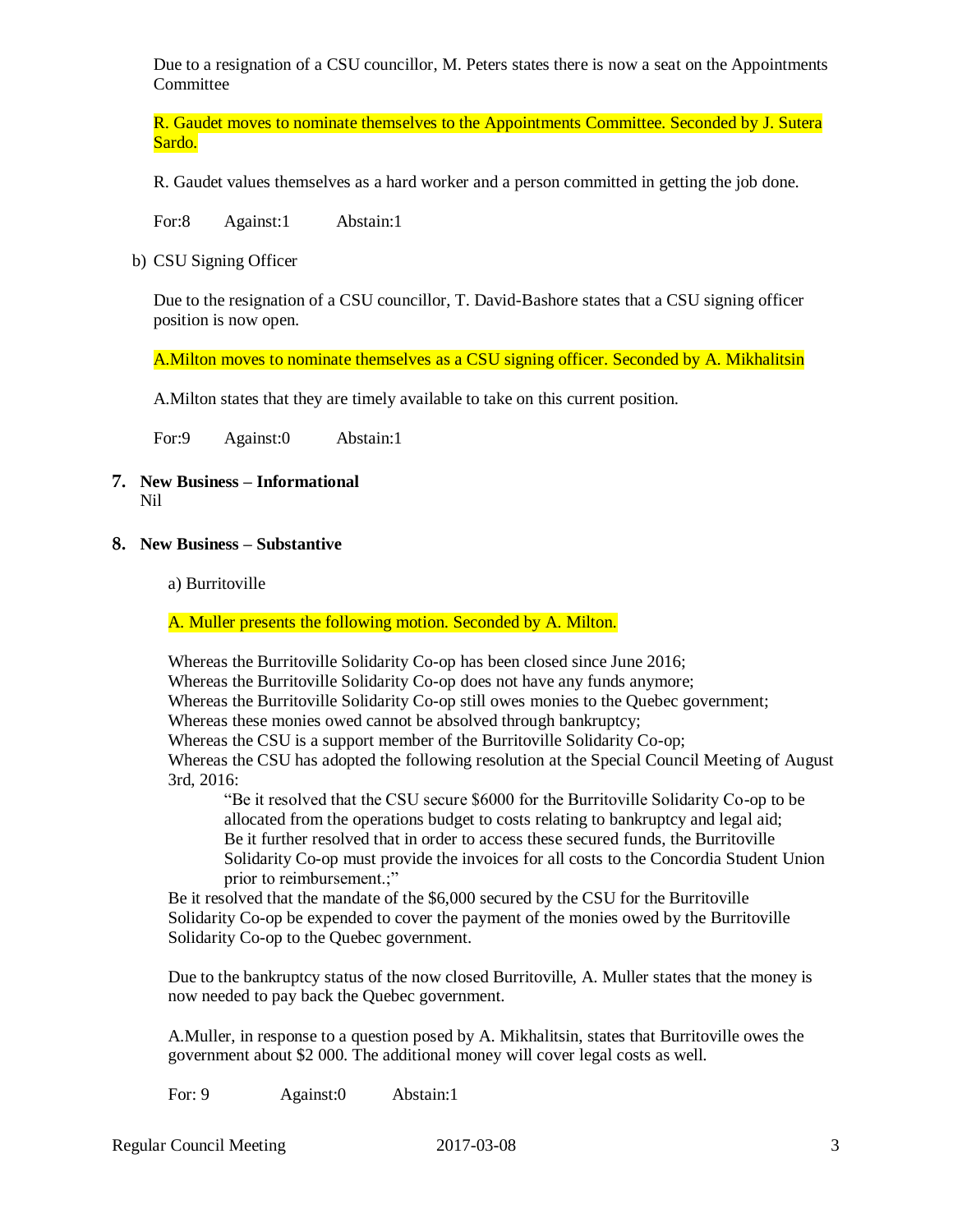## b) Solidarity City

## A.Muller presents the following motion. Seconded by B. Jackson.

Be it resolved that the CSU endorses the Solidarity City declaration, and publicizes it. Be it further resolved that by doing so, the CSU takes the engagement to:

- Never ask for information regarding immigration status;

Treat all information regarding other people's immigration status as strictly confidential, and never share it with government agencies;

Not charge fees based on immigration status:

Implement a policy of non-cooperation with the Canadian Border Services Agency, including barring them from the Concordia Student Union premises;

Work to make sure that labour and other human rights standards are applied equally to all, without regards to immigration status, in our organizations, workplaces, and communities. Be it further resolved that the CSU call on the city of Montreal to implement a policy of noncooperation between the Service de Police de la Ville de Montréal (SPVM) and the Canadian Border Services Agency (CBSA).

Be it further resolved that the CSU condemn the decision of the city of Montreal to declare itself a sanctuary city without implementing actual protection for undocumented people, such as a policy of non-cooperation between the SPVM and the CBSA, thus putting undocumented people's lives at risk.

A.Muller states that this motion is a bold step for the CSU to take a stand for undocumented people at Concordia University. In addition, Muller provides a clarification that the city of Montreal is NOT a sanctuary city even though the mayor had tweeted that it was one.

S. Sahrane deems this motion important especially for international students. Sahrane cites the recent presence of CSBA agents during the cohort tuition hike protests. Sahrane believes that it is in the CSU's mandate to act accordingly to the interests of all students.

T. David-Bashore calls for a 15-minute recess following 8c) Sanctuary Campus. Seconded by

For: 10 Against:0 Abstain:0

c) Sanctuary Campus

A. Muller presents the following motion. Seconded by R. Gaudet.

Be it resolved that the following question be submitted to the CSU membership by referendum at the occasion of the 2017 General elections:

Do you, as a Concordia undergraduate student, support Concordia University formally adopting a "Sanctuary Campus" status by not collaborating with the Canadian Border Services Agency (CBSA), including but not limited to the sharing of any information on its current and past staff, faculty and students, or allowing CBSA on its premises, in order to protect undocumented community members from threat of deportation?

A.Muller and L. Marshall-Kiparissis have the same stream of thought in which having this question being posed at referendum is in accordance of the CSU's mandate. A.Muller appreciates the referendum in the hopes of legitimizing the CSU's mandate. For L. Marshall-Kiparissis, this referendum will produce a stronger mandate for the incoming 2017-2018 executives to act accordingly with the university when dealing with access of information requests especially for undocumented students.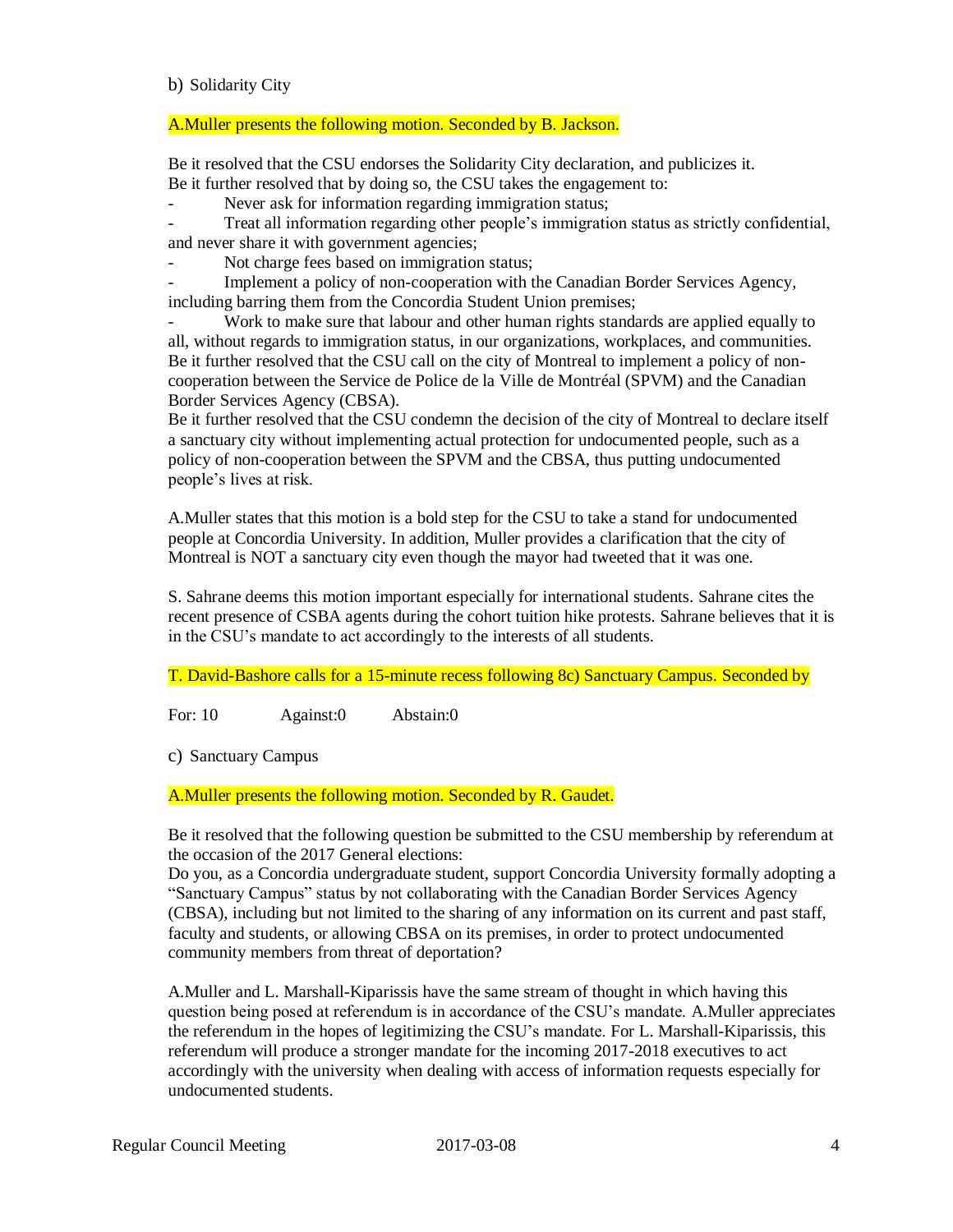For: 10 Against:0 Abstain:0

## **Meeting back to order at 19h27**

A.Milton moves to excuse B. Macfarlane from this meeting. Seconded by A. Mamikonyan.

For: 11 Against:0 Abstain:0

d) Academic Amnesty

S. Sahrane presents the following motion. Seconded by A. Badr

*Whereas on March 1st, a bomb threat targeting specifically Muslim students was issued; Whereas the threat was for March 1st to March 3rd;* 

*Whereas the Concordia administration chose to cancel classes taking place in the Hall building and the EV building on March 1st, until 6pm;* 

*Whereas the CSU executive tried to reach out to the Concordia administration, as well as the offices of the Deans, to ask that all exams be cancelled for the day and attendance not be taken, throughout both campuses;* 

*Whereas classes, and exams, proceeded as usual after 6pm on March 1st;* 

*Whereas the CSU executive subsequently renewed their request in writing in the evening of March 1;* 

*Whereas students, and especially Muslim students, may have felt, and still feel, unsafe coming to the Concordia campuses;* 

*Whereas this event has caused a significant amount of mental stress to many among the Concordia community, stress that is not conducive to a learning environment, nor to any kind of academic activities, including taking an exam;* 

Be it resolved that the CSU emphatically condemns this threat of a terror attack on our community, and condemns islamophobia in all its forms;

Be it further resolved that the CSU denounces the decision of the Concordia administration to hold exams as per usual after 6pm in the Hall building and the EV building, and for the whole day in the other buildings of the campuses;

Be it further resolved that the CSU request from Concordia University and its faculties the following:

That for both undergraduate and graduate students, in all programs of study, for the dates of March 1 to March 3:

- Any absence from lectures, seminars, tutorials or any other Concordia-related activity not count towards attendance records, and more generally that no student be penalized for not coming to Concordia's campuses on these days;

- Any quiz, test, exam, or other activity counting towards one's final grade scheduled for these days be cancelled, and that this measure be retroactive to March 1st, 11:00am;

That the period from March 1 to March 5 not count towards late submission penalties for any assignment.

Be it further resolved that the CSU encourage the relevant bodies to excuse any staff or faculty absence on these days.

Be it further resolved that the CSU bring these demands to the Concordia Senate for approval, and encourages CASA, ECA, ASFA, and FASA to do similarly at their Faculty Councils.

The purpose of this motion is in response to the March  $1<sup>st</sup>$  2016 bomb threat at the downtown campus of Concordia University. For Sahrane, the motion is extremely and critically important to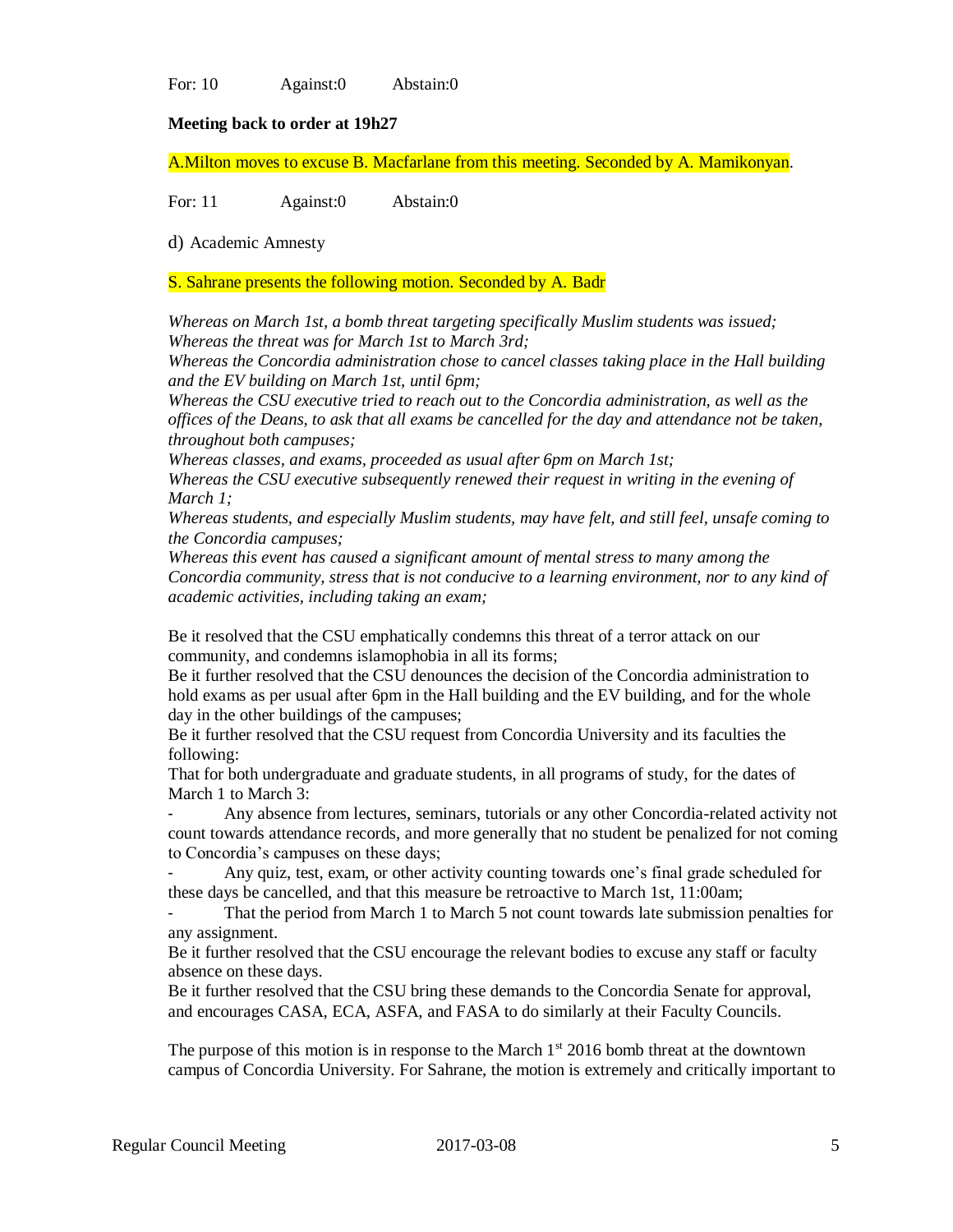stand up for students that felt personally affected by the threat and to help them academically accommodate as a consequence.

L. Marshall-Kiparissis states that this issue has been raised at the University's Senate Steering Committee and hopes that the discussion will come forthwith at the next Senate meeting.

S. Sahrane deems this motion as critical seeing as faculty professors will still have discretion in legitimizing claims for academic excusal as a result of personal circumstances. Citing personal experience, Sahrane finds this motion in accordance with their position as the Academic  $\&$ Advocacy Coordinator.

For: 12 Against:0 Abstain:0

e) Jarislowsky Frasier Authorization

T. David-Bashore presents the following motion. Seconded by J. Sutera Sardo.

\*Refer to Appendix\*

T. David-Bashore states that the motion was written by the investment's administrator, the Royal Bank of Canada, not by CSU. In addition, David-Bashore states that the motion is necessary in order to authorize the union's investments being in accordance with the Council's mandate.

L. Marshall-Kiparissis does not find in favour that Jarislowsky Frasier works in conjunction with RBC due the bank's investments with the tar sands industry. L. Marshall-Kiparissis states that the executives took proper discretion and cause to ensure that this motion mitigates with any past sustainable positions undertaken by the CSU.

A. Mikhalitsin ponders as to why the CSU chose Jarislowsky Frasier to manage some union investments. L. Marshall-Kiparissis responds that Jarislowsky Frasier Authorization is known internationally for its global investments in sustainable energy as well as giving a well presentation to the SSALEC committee.

L. Galbraith moves to attend the motion to include that Be it further resolved that the CSU be mandated to continue searching for a more sustainable investment firm in the meanwhile. Seconded by A. Mikhalitsin. **Motion rescinded.**

L. Galbraith understands where the union is in with this motion. However, they hopes that the CSU will adapt from it and work to find better and ethical avenues for investment.

T. David-Bashore states that the written RBC motion does not favour or does not have any room to approve amendments.

For: 8 Against:0 Abstain:4

f) Fee Levy Reallocation Referendum Question

T. David-Bashore presents the following motion. Seconded by A. Mamikonyan.

Do you as a member of the CSU approve of the following reorganization of fees currently levied by the CSU, effective for the Fall semester of 2017: A decrease in CSU Clubs of \$0.06 per credit, an increase in the CSU operating fee of \$0.05 per credit, an increase in HOJO of \$0.03 per credit,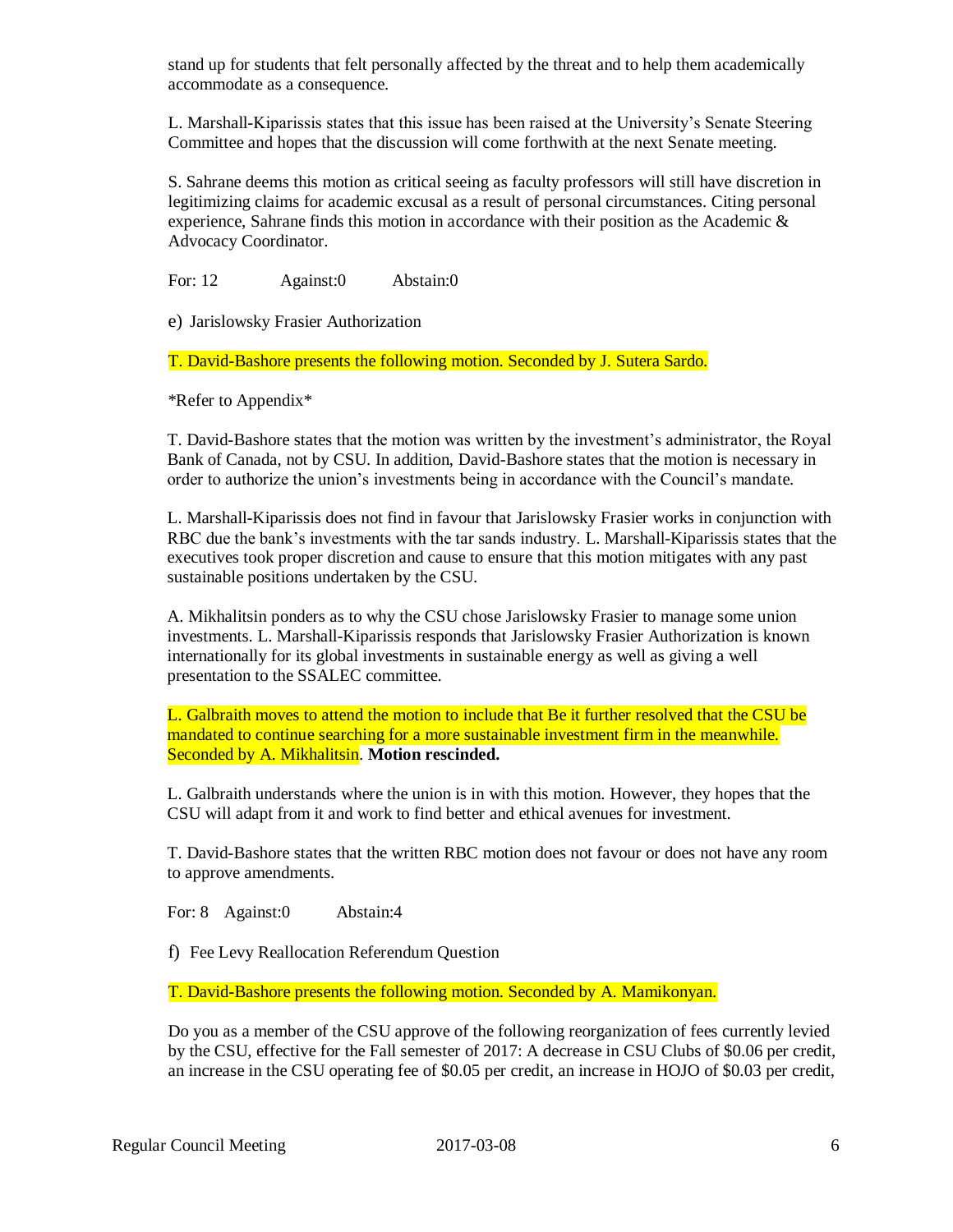an increase in Advocacy of \$0.02 per credit, and a decrease in the Student Space Accessible Education and Legal Contingency (SSAELC) fee of \$0.04 per credit?

For David-Bashore, the motion's purpose is to financially re-allocate fee-levy money to better reflect the administrative needs of the CSU going into the Fall 2017 semester such as operations and increasing interactive involvement with students.

A. Mamikonyan inquires whether clubs can ask for more funding under the proposed model. T. David-Bashore and R.Yahia both reply in saying yes under the special projects fund under the clubs portfolio.

For: 10 Against:0 Abstain:2

h) Dish Project Contract

M. Peters presents the following motion. Seconded by A. Mamikonyan.

Whereas the following motion was approved by council in the November 9th, 2016 regular meeting of Council:

Whereas the Dish Project is a service on campus that has existed for over a decade to serve student needs.

Whereas the Dish Project has previously been a working group under Sustainable Concordia, but has since split off from the organization and is therefore lacking secure funding.

Whereas the Dish Project reduces waste, lowers the cost of student events, and promotes sustainable practices on campus in a way that aligns with the mandates and direction of the CSU.

BIRT the CSU pursue the development of a contract with the Dish Project to fund its operations through the CSU's annual operating budget.

BIFRT The Loyola Coordinator be charged with the development of this contract, in collaboration with the current Dish Project coordinator and with oversight by the Loyola Committee as well as CSU Council.

BIFRT The contract, once completed, be submitted to CSU Council for approval. BIFRT The contract be developed with the aim of implementation for the next fiscal

year.

Whereas the contract's development has been a point of discussion between the Loyola Committee, Sustainable Concordia, the Dish Project Coordinator, and the Loyola Coordinator. Be it resolved that the Dish Project Contract as presented in the March regular meeting be approved

Be it further resolved that as per the November 9thmotion, the contract be signed and come into effect for the next fiscal year

Be it further resolved that as per the November 9th motion, the contract be signed pending the results of the 2017 general elections referenda, and come into effect for the next fiscal year

For:9 Against:2 Abstain:1

T. David-Bashore presents the following motion. Seconded by R. Gaudet.

Do you as a member of the CSU approve the transfer of \$0.04 from the Student Space Accessible Education and Legal Contingency (SSAELC) fee to the CSU Operating fee to pay for the operations of the Dish Project, a student-run service at Concordia that provides free dishware to student and community-run events?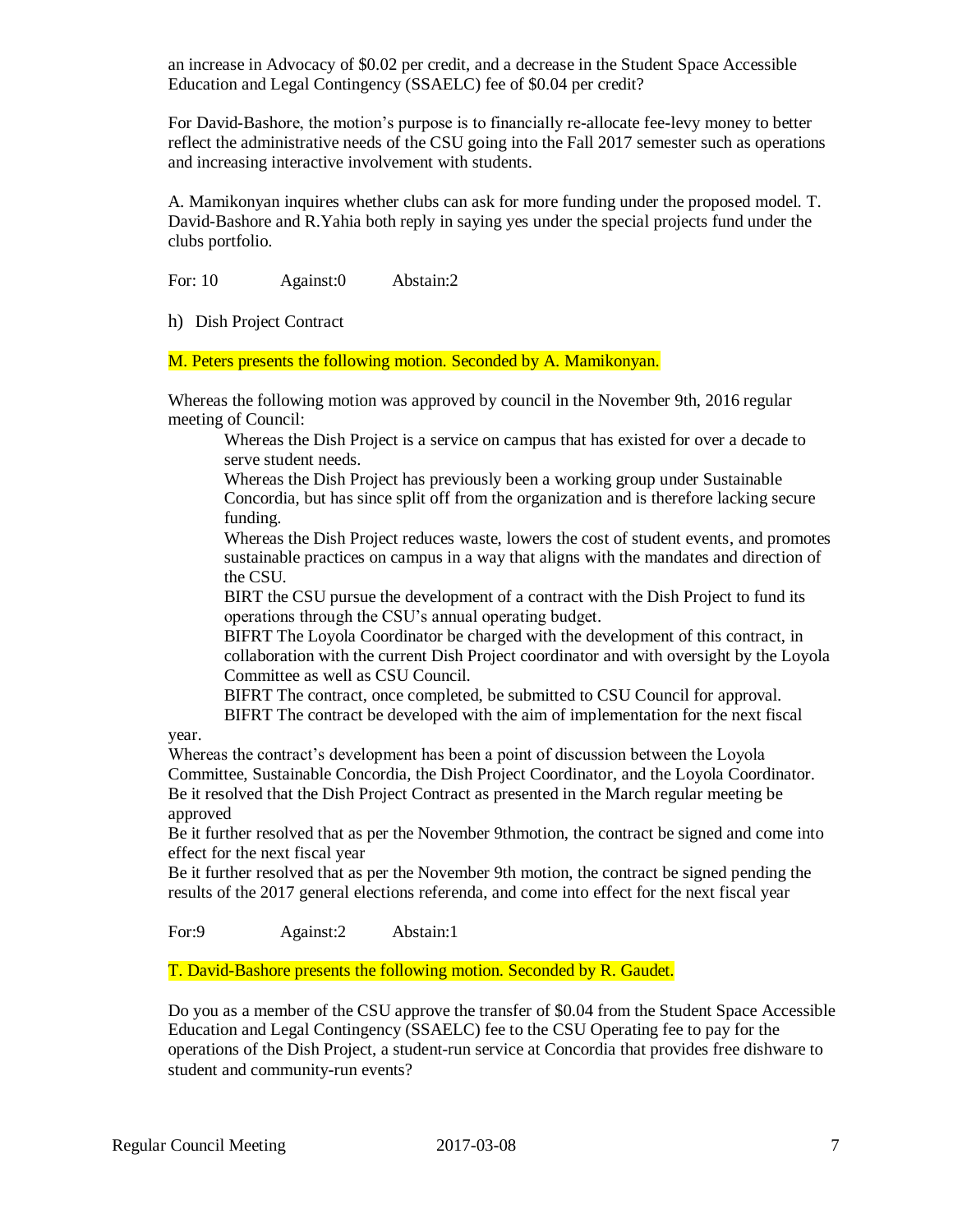For: 10 Against:0 Abstain:1

i) Promotional Space Referendum Question

M. Peters presents the following motion. Seconded by J. Sutera Sardo.

Be it resolved that CSU council approve the following position:

That the Concordia Student Union actively expand student promotional space, to the benefit of student and community groups at Concordia, including the purchasing, renovation, and installation of poster boards, television screens, and internal  $\&$  external projectors.

For: 9 Against:0 Abstain:1

j) Daycare Demolition

L. Marshall-Kiparissis presents the following motion. Seconded by A. Mamikonyan.

Whereas the CSU Student Space, Accessible Education and Legal Contingency (SSAELC) Fund may be used for the "renovation of, and/or repairs to, such lands and buildings (or parts thereof) located at one or more sites considered suitable by the Council of Representatives of the CSU to serve as student centres," as stated in Special Bylaw I;

Whereas work-in-progression the site of the future CSU Daycare will incur previously unanticipated costs of \$22 713.45 for plumbing, electricity and general demolition; Be it resolved that \$63 870.00 be allocated from the SSAELC Fund towards the demolition for the site of the future CSU Daycare Centre, in accordance with Special By-law I.

For: 12 Against:0 Abstain:0

k) Bylaw Referendum

L. Galbraith presents the following motion. Seconded by J. Sutera Sardo

Be it resolved that the following question be submitted to the CSU membership by referendum during the 2017 General elections:

Do you, as a member of the CSU, approve of the by-law changes that will render the executives to a more non-hierarchical structure?

## **SUGGESTED BYLAW CHANGES**

### *Executive Decree*

*"The General Coordinator* shall have the authority to exercise in writing, by decree, all the powers of the Council of Representatives between meetings of the latter, limited only by policy, regulation, positions or resolution passed by the Council of

Representatives, by the results of duly conducted referendums and/or Special General Meeting(s) which met quorum and the dispositions of the Quebec Companies Act part III, *with the consent of three other members of the executive*. Any exercise of the powers of the Council of Representatives by the General Coordinator shall be reported to the next meeting of Council for ratification. The exercising of the decree can only be used for unforeseen emergencies that cannot be remedied by calling a Special Meeting of the Council of Representatives or where a Special Meeting of the Council of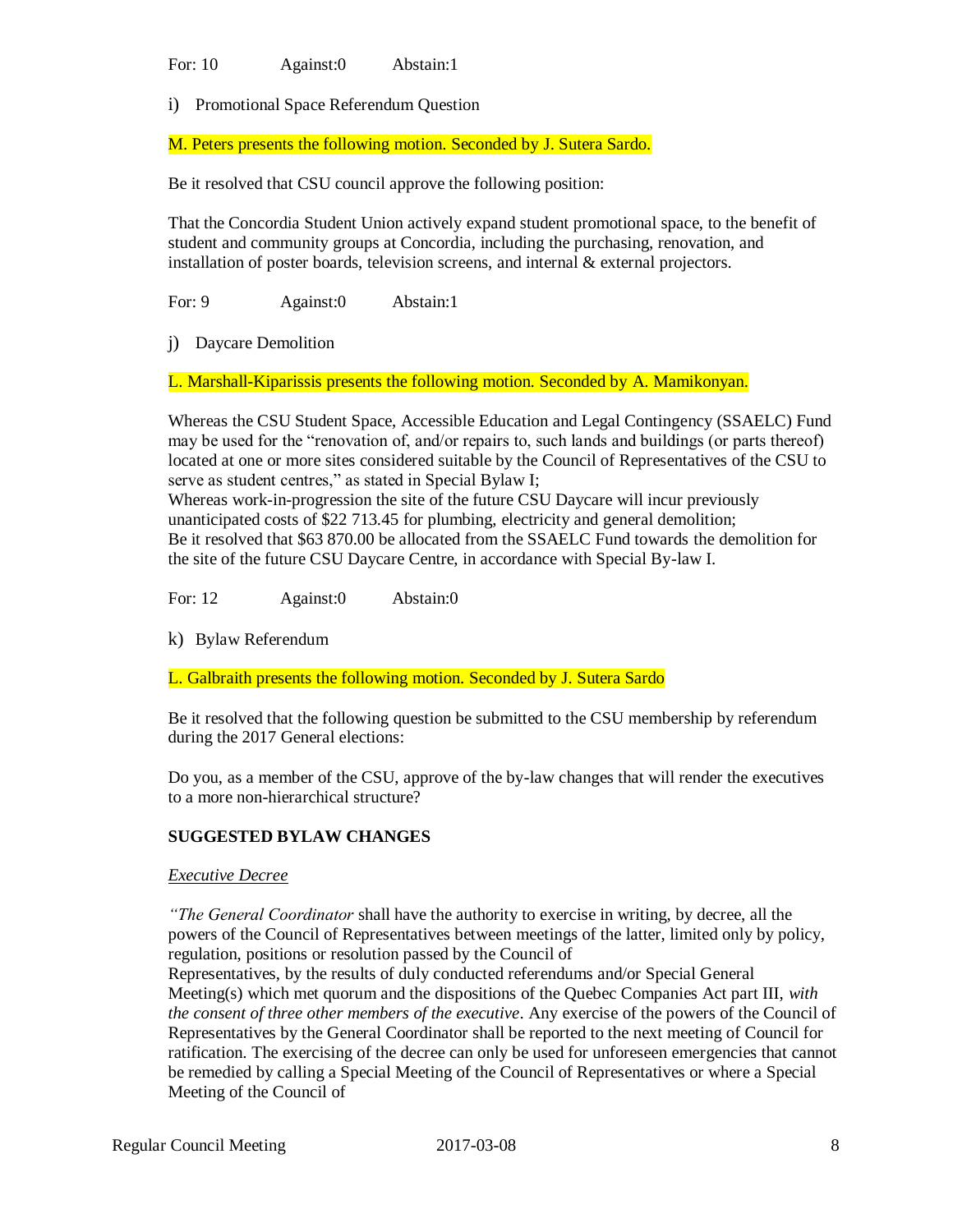Representatives failed to remedy the situation or failed to achieve quorum.  $\frac{1}{35}$  In this vein, they have the power to veto any action of any individual or group which  $\frac{1}{3}$ . Would violate or seek to violate these by-laws or regulations of the Student Union. Such a veto must be ratified by the Representatives at the first succeeding duly convened meeting of the Council of Representatives following the enactment of said veto. If said veto is not ratified at this time, it is null and void. Notwithstanding, the General Coordinator cannot veto a decision of the Council of Representatives or of the Judicial Board."

# COORDINATORS

7.6 **The Academic and Advocacy Coordinator** is responsible for the coordination and the chairing meetings of the Academic Caucus. The Coordinator is also the liaison to the Graduate Student Association and the individuals responsible for all bodies concerning academic issues, as well as sitting on - or appointing students to - the academic bodies of the University. They are also responsible for overseeing the Advocacy Center, the Off-campus Housing and Job Bank, and the Legal Information

Clinic. The Coordinator will sit on the Policy Committee. SEPI

7.7 **The External Affairs and Mobilization Coordinator** is the liaison to all student associations and organizations outside of the University. The Coordinator is also responsible for the organization and mobilization of students for participation in the annual campaign of the Student Union. The Coordinator will sit on the External and Mobilization Committee.  $\frac{1}{36}$ 

7.8 **The Finance Coordinator** is responsible for preparing the budget of the Student Union, ensuring that the financial information of the Union is up-to-date, and to report on a monthly basis to the Council of Representatives. They will ensure that access to the Union's financial information is available to its members. The Coordinator is also responsible for ensuring that the budget adopted by Council is respected and that expenses are made in the interest of the Union. The Coordinator will sit on the Financial Committee. SEP!

7.9 **The General Coordinator** is responsible for the implementation of the decisions of the Council of Representatives, for the day-to-day administration of the Student Union  $\frac{1}{3}$ General Coordinator shall be the Chief Executive Officer of the Union, the official representative and chief spokesperson of the Union.

7.10 **The Internal Affairs Coordinator** is responsible for overseeing all internal operations of the Union and the development of clubs services. The Coordinator will also act as the Secretary of the Corporation and is responsible for all corporate books of the Union. They are the liaison to clubs, and are responsible for the management of clubs' budgets. The Coordinator will sit on the Clubs Committee.

7.11 **The Loyola Coordinator** is responsible for overseeing and developing the Union's presence and services at the Loyola campus, and ensuring that Loyola students' best interests are represented within the Union and the Concordia community. The Coordinator will encourage the building of ties between both campuses, and encourage a united university community. The Coordinator will sit on the Loyola Committee.

7.12 **The Student Life Coordinator** is responsible for the organizing of student orientations and the major events related to student life on campus, as well as overseeing communications with students*. The Coordinator is responsible for CSU Special Project Funding<sup>1</sup>* **.** They are the liaison to faculty associations. The Coordinator will sit on the Student Life Committee.

 $\overline{a}$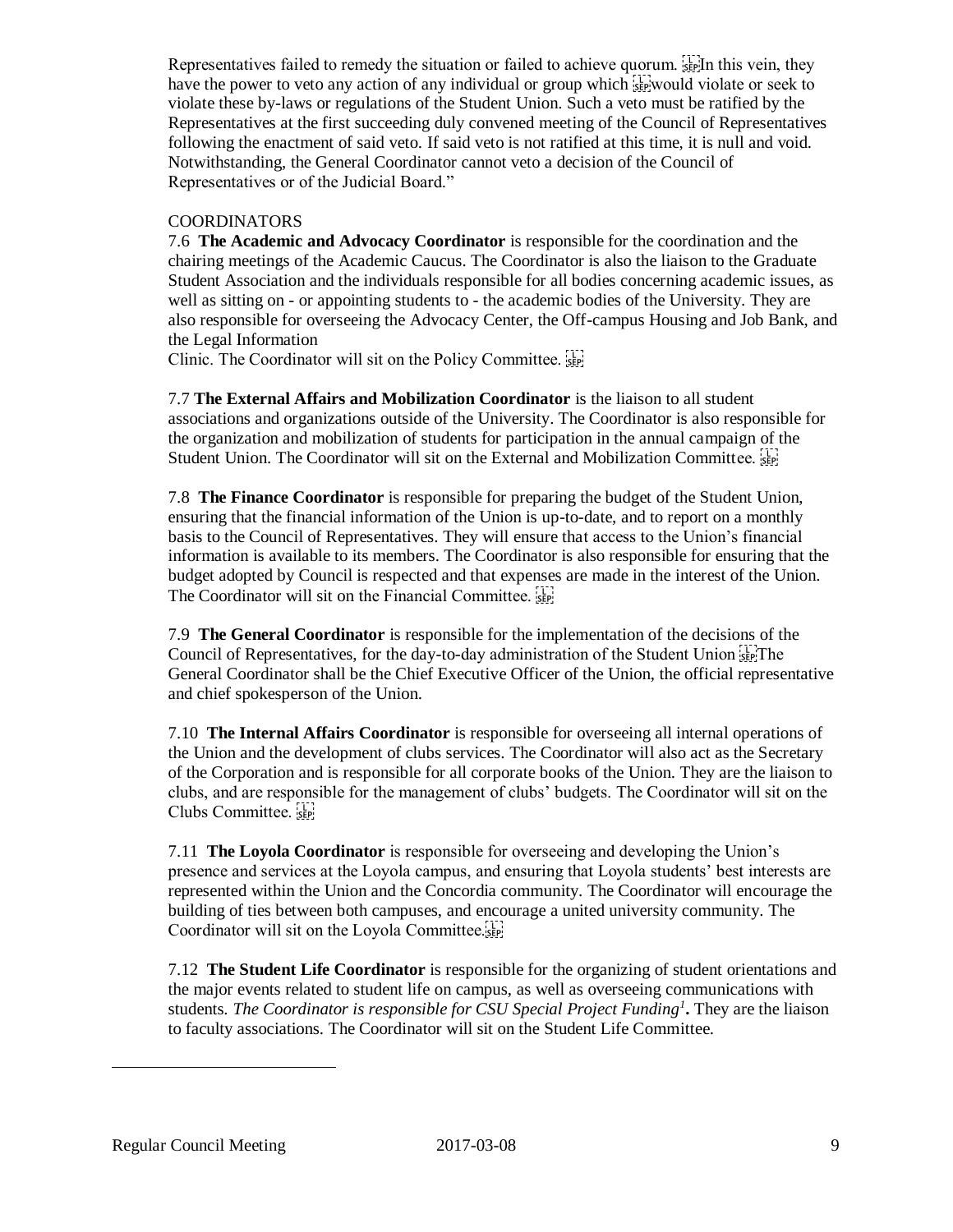7.13 **The Sustainability Coordinator** is responsible for the implementation of environmental and social sustainability policy for the Union. The Coordinator acts as a liaison with sustainability related groups on campus and within the Concordia community, and is responsible for supporting student sustainability initiatives. The coordinator will sit on the Sustainability Committee.

L. Galbraith states the Policy Committee had approved many of the By-Law changes requested by the executives dealing with roles and positions associated with a hierarchal structure.

S. Sahrane states that some changes were already made such as position titles of current executives. In Sahrane's view, the changes were made in order to better institutionalize the nonhierarchal structure and favours the trend with these proposed By-Law changes.

For: 13 Against:0 Abstain:0

FTER<br>SEP:

l) Sustainable Curriculum Referendum Question

L. Galbraith presents the following motion. Seconded by A. Mamikonyan.

Be it resolved that the following question be submitted to the CSU membership by referendum at the occasion of the 2017 General elections:

Do you, as a Concordia undergraduate student, mandate the Concordia Student Union to work with the Concordia University Administration towards integrating sustainability and indigenous studies courses in all undergraduate programs?

For Galbraith, the motion's purpose is to provide guided and streamlined clarification to CSU's mandate of encouraging academic and curriculum study of sustainability.

A. Mamikonyan wonders as to the purpose of the motion since there is already a Sustainability studies program at Concordia University and it is being perfected. L. Galbraith replies back in saying that there isn't a program dedicated to solely indigenous studies. For Galbraith, this motion attempts to solve both problems at once by centralizing efforts to equally achieve both goals.

For: 13 Against:0 Abstain:0

m) Sexual Violence Consultation

L. Galbraith presents the following motion. Seconded by J. Sutera Sardo.

Whereas the Quebec government will host a series of four consultations examining sexual violence at the province's universities and colleges by Higher

Education Minister Hélène David between now and March 2017 in Montreal,

Quebec City, Gatineau and Saguenay

(http://www.education.gouv.qc.ca/dossiers-thematiques/violences-a-caracteresexuel/); Whereas 1 of 4 of those surveyed in the December 2016 Enquête Sexualité, Sécurité et Interactions en Milieu Universitaire have witnessed or been the targets of sexual violence within their campus' community (49);

Whereas according to the same survey, trans\* members of Quebec Universities are much more at risk for being sexually harassed or assaulted than cisgender members of the same community (32);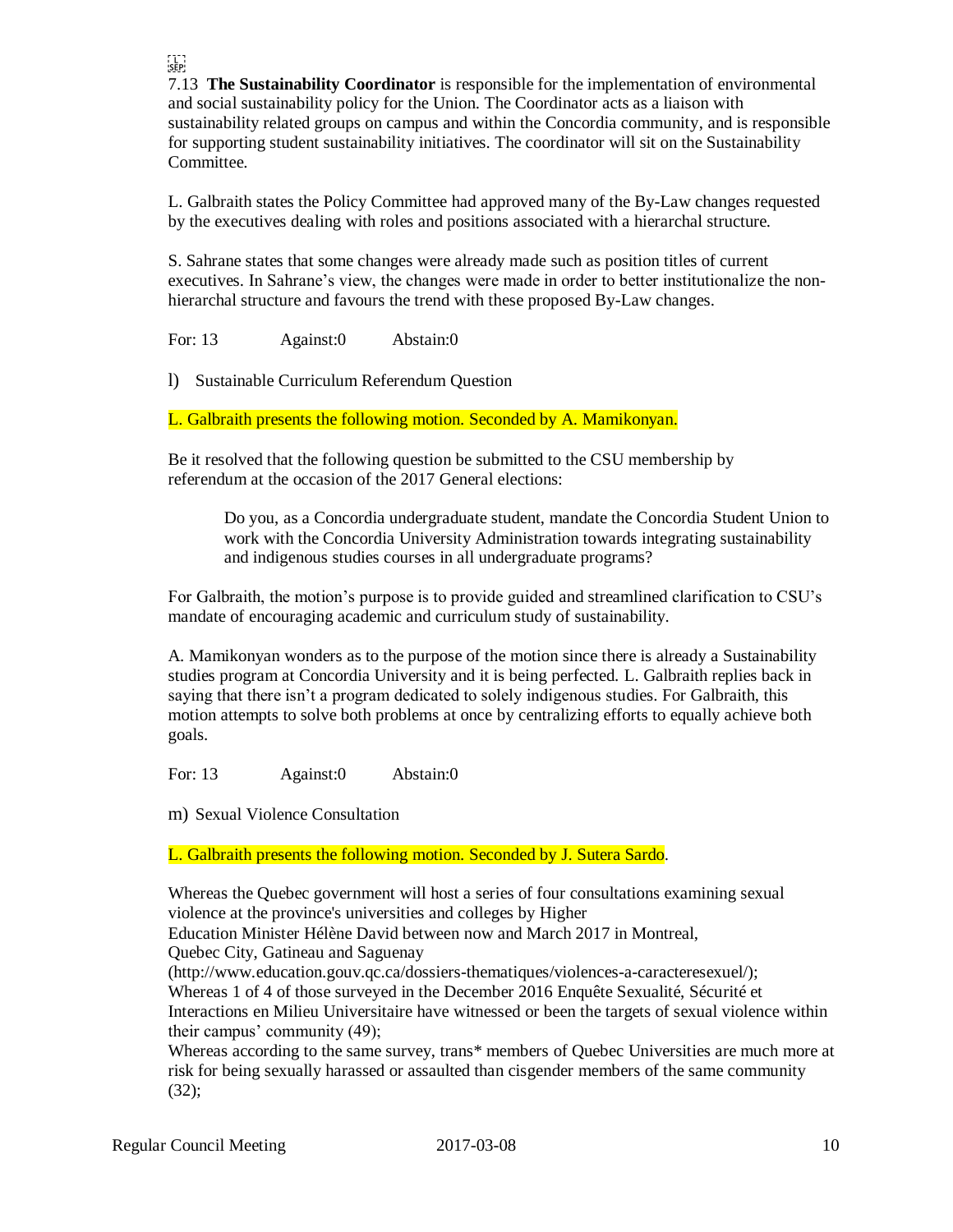Whereas the CSU prioritises the role of those who have lived experience at the intersection of different systems of oppression;

Whereas men who face sexual violence are often silenced making it difficult to address the issue and support male survivors;

Whereas the CSU recognises the importance of listening to and recognising all identities and the different barriers that each face;

Whereas the CSU respect the perspectives and value the representation of women and gender nonconforming folks who are Black, Indigenous, and People of Colour;

Whereas the CSU recognise that intersectional identities create different marginalized experiences and that different women and gender nonconforming people experience different barriers based upon class, ability, race, gender expression, religion, ethnicity, etc.;

Whereas the CSU encourage an intersectional feminist approach towards all future endeavours;

Be it resolved that the CSU demand the participation of survivors in the consultations organized by the Higher Education Ministry;

Be it resolved that the CSU in collaboration with the Centre for Gender Advocacy organize a separate event that allows for survivors to speak about their experiences with the aim that their accounts can be used (with their consent) to further explain the needs of Quebec universities when it comes to dealing with sexual violence on campus;

Be it resolved that the CSU demand that the higher education minister provide support to survivors participating in these consultations before, during and after these meetings; Be it resolved that "support" includes but is not limited to:

• Making it explicit that survivors are welcome and will be supported in contributing to the consultations;

• Providing different options for participation, such as at the public consultations, in writing, or verbally with one person;

• Having active listeners available at the in-person consultations;

• Encouraging survivors to self-identify and disclose as much or little as they are comfortable with;

• Collaborating with local sexual assault resources centres to provide additional advice and support;

Providing "aftercare" to those who participate.

Be it resolved that the CSU demand to know when and where the consultation will take place as well as who else will be present at least two weeks in advance;

Be it resolved that should these demands not be met that the CSU will deem these consultations illegitimate;

Be it resolved that the CSU demand that during the consultations speaking priority be given to students during the consultation;

Be it resolved that should these meetings lack efforts or attempts to encourage diversity of experience and identity (non-intersectional) that the CSU will deem these consultations illegitimate;

Be it resolved that the higher education ministry provide french-english translation at each consultation as well as translation for any other language upon request;

Be it resolved that the CSU will encourage other Quebec student unions to take similar positions as well as collaborate with relevant groups on their campuses in preparation for these consultations;

Be it resolved that the CSU will communicate with other Quebec student unions in other cities to know what to expect and plan for the Montreal consultation;

Be it resolved that the Quebec government create an actionable work plan within 6 months based on these consultations and take meaningful actions within a year;

Be it resolved that the CSU demand Concordia University that Jennifer Drummond be one of the representatives from the Concordia administration.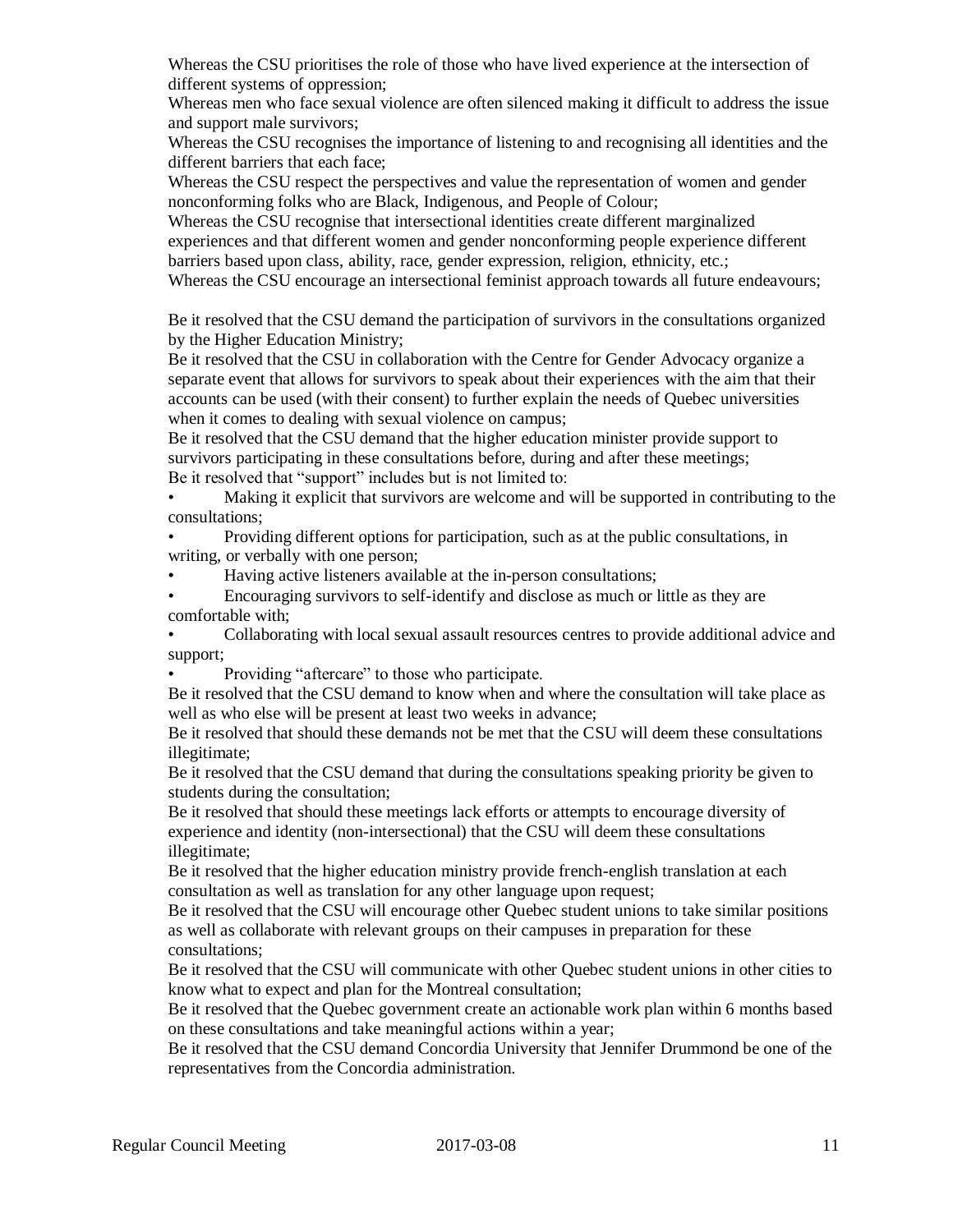L. Galbraith has been in constant communication with the Center of Gender Advocacy about these consultations. Right now, not a lot of information has been provided by the Ministry of Higher Education about the logistics of when and where for the consultations. Galbraith's perspective on this motion to attempt to legitimize any consultations through sociocultural and academic representation from all backgrounds.

For: 11 Against:0 Abstain:0

n) Right to Die Position

J. Sutera Sardo presents the following motion. Seconded by A. Mamikonyan.

Whereas the CSU supports high quality, universally accessible postsecondary education as a human right and believes in holding the University accountable to this standard;

Whereas the CSU recognizes the various barriers that are faced by marginalized individuals based upon class, ability, race, gender expression, religion, ethnicity, etc.;

Whereas the Trudeau government's legislative response to Carter v. Canada is incomplete and restrictive;

Whereas many students' well-being and ability to have access to insurance and health services in the province is being impacted by this decision;

Be it resolved that the CSU adopt a pro-choice position toward the question of the Right to Die. Be it further resolved that the CSU be mandated to pressure the University to ensure that Concordia students with incurable illnesses, or dealing with immediate family in this situation, are able to seek additional psychological assistance at the University, be provided with academic amnesty or clemency in difficult periods or if the need to attend frequent doctor's appointments arises, and for Concordia to take all accessibility concerns in regards to infrastructure more seriously and take concrete actions to that aim.

Be it further resolved that the CSU be mandated to support lobbying efforts that pressure the federal government to review and amend Bill C-14, which limits the scope of assisted dying in Canada.

J. Sutera Sardo, citing personal experience, acknowledges that the Concordia community has failed in dealing and facing the issue as well as students directly impacted by it.

M. Clark-Gardner finds this topic of right to die fairly too broad and complex and would like for J. Sutera Sardo to provide a clear and detailed explanation with some of the issues with Bill C-14.

A. Tardif-Levesque wonders as to what is problematic with Bill C-14. J. Sutera Sardo replies in stating that the qualification criteria is restrictive for those who choose to die under physician overview as well as the jurisdictional overlap with provincial governments.

A.Milton questions as to why this motion should of one that the CSU do take a position on in terms of academic advocacy.

R. Young critiques the broad academic clemency claim made in the motion in which it might become a slippery slope with the potential for unintended abuse. Young favours making the motion more specific to better encompass similar life difficulties and experiences. R. Gauthier echoes most of what R. Young had said, but raises the issue of deciding on which students are more worth it than others in terms of those life challenges.

M. Clark-Gardner would favour posing this motion to a referendum since it shouldn't be Council's place to take such a position.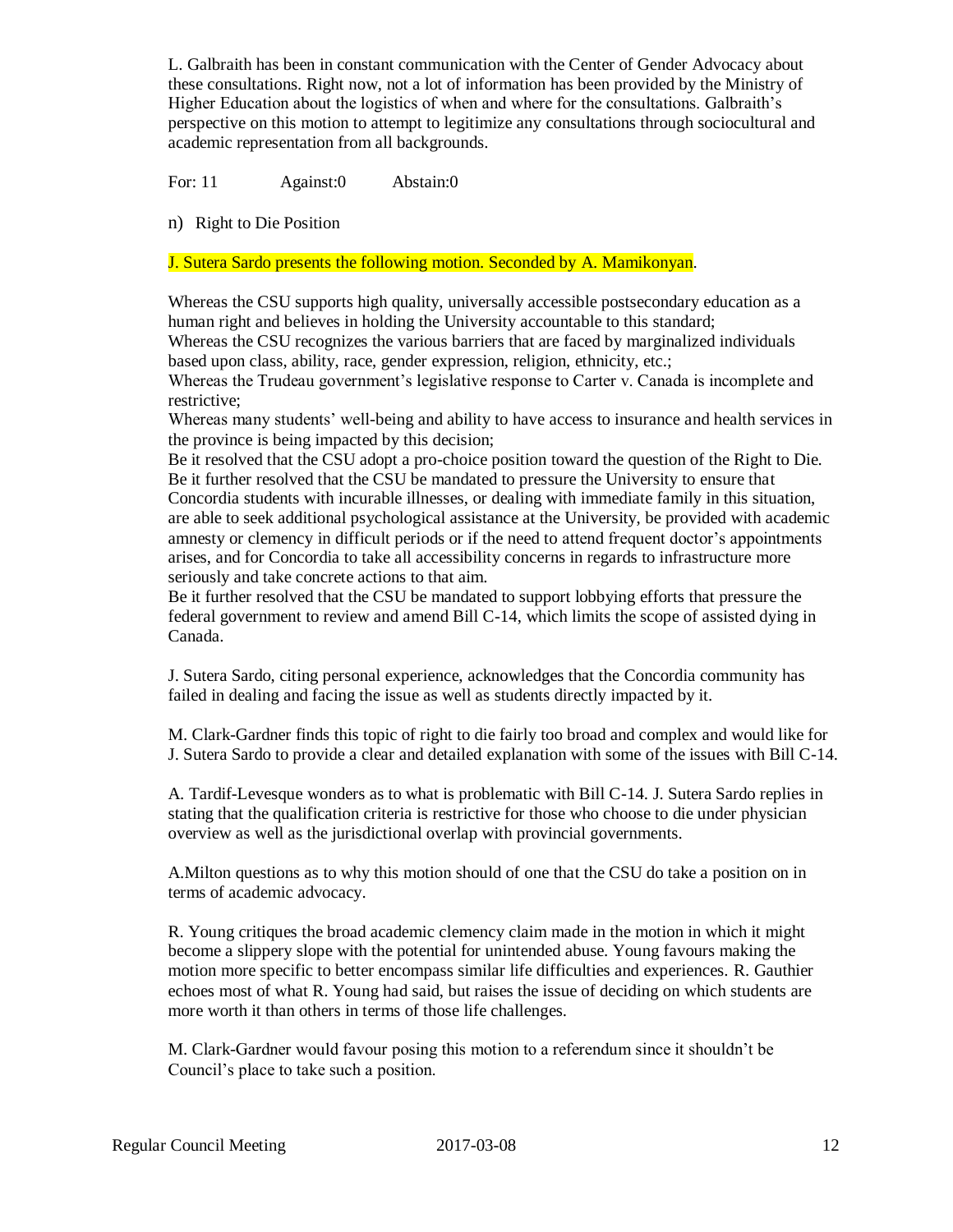A. Mikhalitsin moves to make the first BIRT point of the motion as an upcoming 2017 referendum question. Seconded by A. Tardif-Levesque.

S. Sahrane moves for a 15-minute recess. Seconded by A. Mamikonyan.

For: 12 Against:0 Abstain:0

## **Meeting called back to order at 21h24**

S. Sahrane, because of the intense debate that occurred, recommends that this motion be brought to Policy Committee.

## **A. Mikhalitsin moves to rescind their motion.**

J. Sutera Sardo moves to send their motion minus the first BIRT to Policy Committee. Seconded by R. Young.

S. Sahrane would prefer a smaller better climate in dealing with the motion. Sahrane would rather want a structured and clear and proactive discussion on this issue.

For: 9 Against:0 Abstain:1

J. Sutera Sardo moves to approve the first BIRT of their motion. Seconded by A. Mamikonyan.

For:5 Against:1 Abstain:5

o) Greenhouse Fee Levy

## S. Sahrane presents the following motion. Seconded by J. Sutera Sardo

Whereas the Greenhouse has submitted a Fee Levy increase application to go to referendum question in the 2017 CSU Annual Elections.

Whereas upon reviewing the application as per Standing Regulation 253 and 258 b)'s requirements, Policy Committee was more than satisfied with the application and the fee levy increase request.

Be it resolved that Council approves the Concordia Greenhouse's referendum question to go to referendum in the 2017 CSU Annual Elections as follows:

"Since becoming a fee levy group in 2013, the Concordia Greenhouse has been a resource hub for students; actively supporting experiential learning opportunities and providing ecologicallygrown produce and plants. As demand grows for our services, a fee levy increase would allow the Concordia Greenhouse to continue providing students with affordable educational workshops and programs, locally grown food and plants, internship and job opportunities, and a beautiful space for study and socializing.

Do you agree to increase the fee levy of the Concordia Greenhouse by 12 cents per credit to a total of 24 cents per credit, effective Fall 2017?"

S. Sahrane states that the Greenhouse motion has gone through Policy Committee with documentation. During discussion, the only issue that was brought up was the Greenhouse's Human Resources Committee. According to Sahrane, the issue was properly addressed to the committee's understanding and opinion.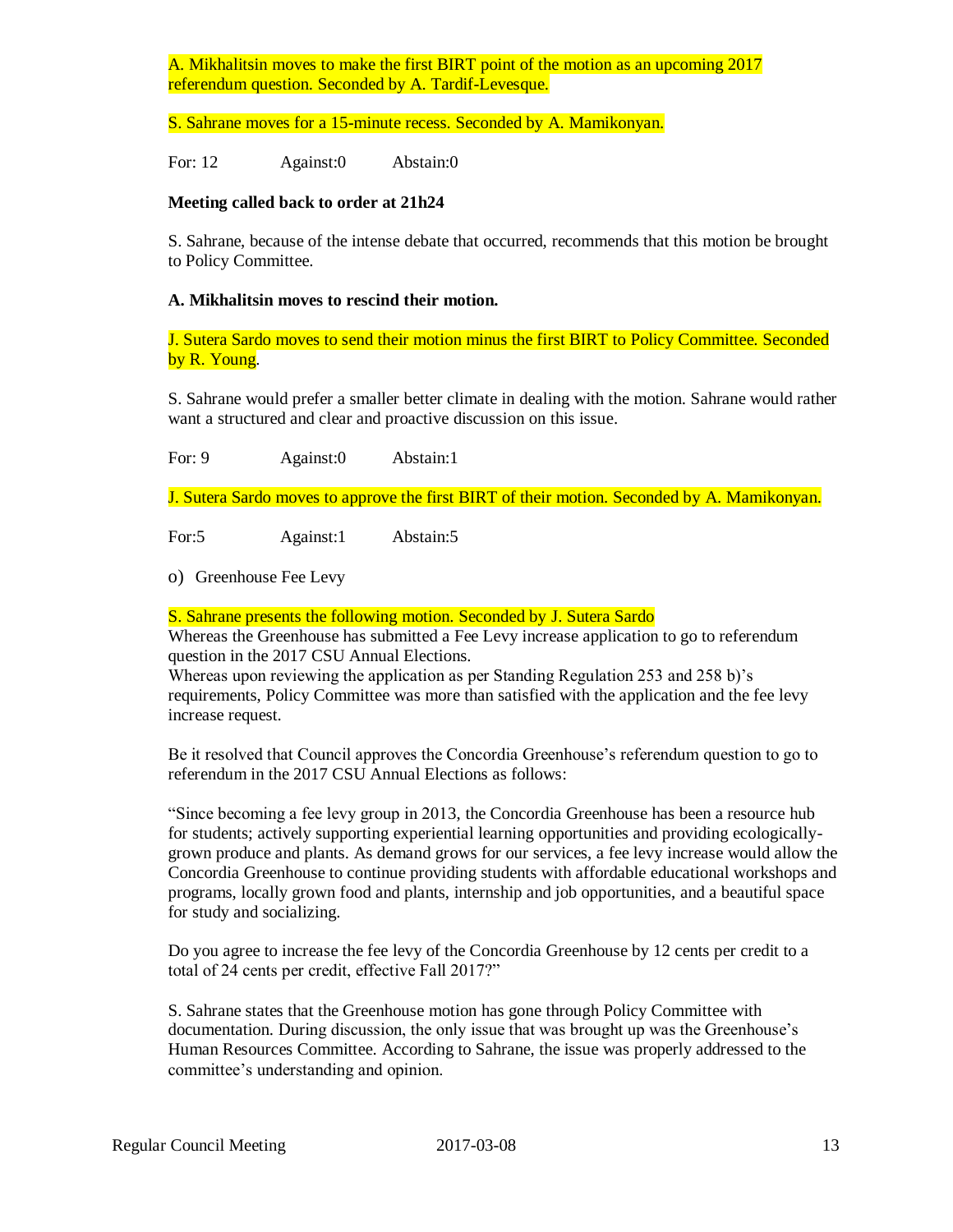L. Galbraith states that the Greenhouse is needing of this additional revenue from the fee-levy to continue its work in providing internships, health-based healing through plants. The current infrastructure of the greenhouse is needing of this money. S. Sahrane compliments Galbraith's sentiments and adds that the money is worth for all of what the Greenhouse does and provides for students that utilize it.

J. Sutera Sardo applauds the great work done by the administration of the Greenhouse in providing such detail in justifying its fee-levy.

For: 9 Against:0 Abstain:1

p) Community Action Fund S. Sahrane moves to table this topic until the end of New Business-Substantive. Seconded by R. Young.

For: 10 Against:0 Abstain:1

S. Sahrane presents the following motion. Seconded by R. Young.

Whereas special by law I was amended in the 2016 by elections, in order to create the community action fund.

Whereas the amendment need to be provided the structure within the standing regulations in order to create the community action fund.

Be it resolved that Book XII, pertaining to the Community Action Fund be added to the standing regulations.

For: 11 Against:0 Abstain:0

q) CUSACorp Bylaw Change

S. Sahrane presents the following motion. Seconded by R. Young.

Whereas CUSACORP, formerly a subsidiary of the Concordia Student Union as defined by Special By-Law C, was dissolved in June 2016.

Be it resolved that the following question be passed through referendum at the upcoming CSU Annual Elections, in order to strike Special By-Law C, the Special By-Law pertaining to CUSACORP, from the CSU By-Law.

CUSACORP was a subsidiary of the Concordia Student Union (CSU) as defined by Special By-Law C of the CSU By-Laws, it was dissolved in June 2016 and no longer exists.

Do you agree to remove Special By-Law C from the CSU By-Laws?

S. Sahrane and L. Marshall-Kiparissis state that this motion is a simple administrative housekeeping detail.

For: 11 Against:0 Abstain:0

r) Policy Committee

L. Galbraith moves to approve the recent Policy Committee minutes with the correct attendance recorded. Seconded by J. Sutera Sardo.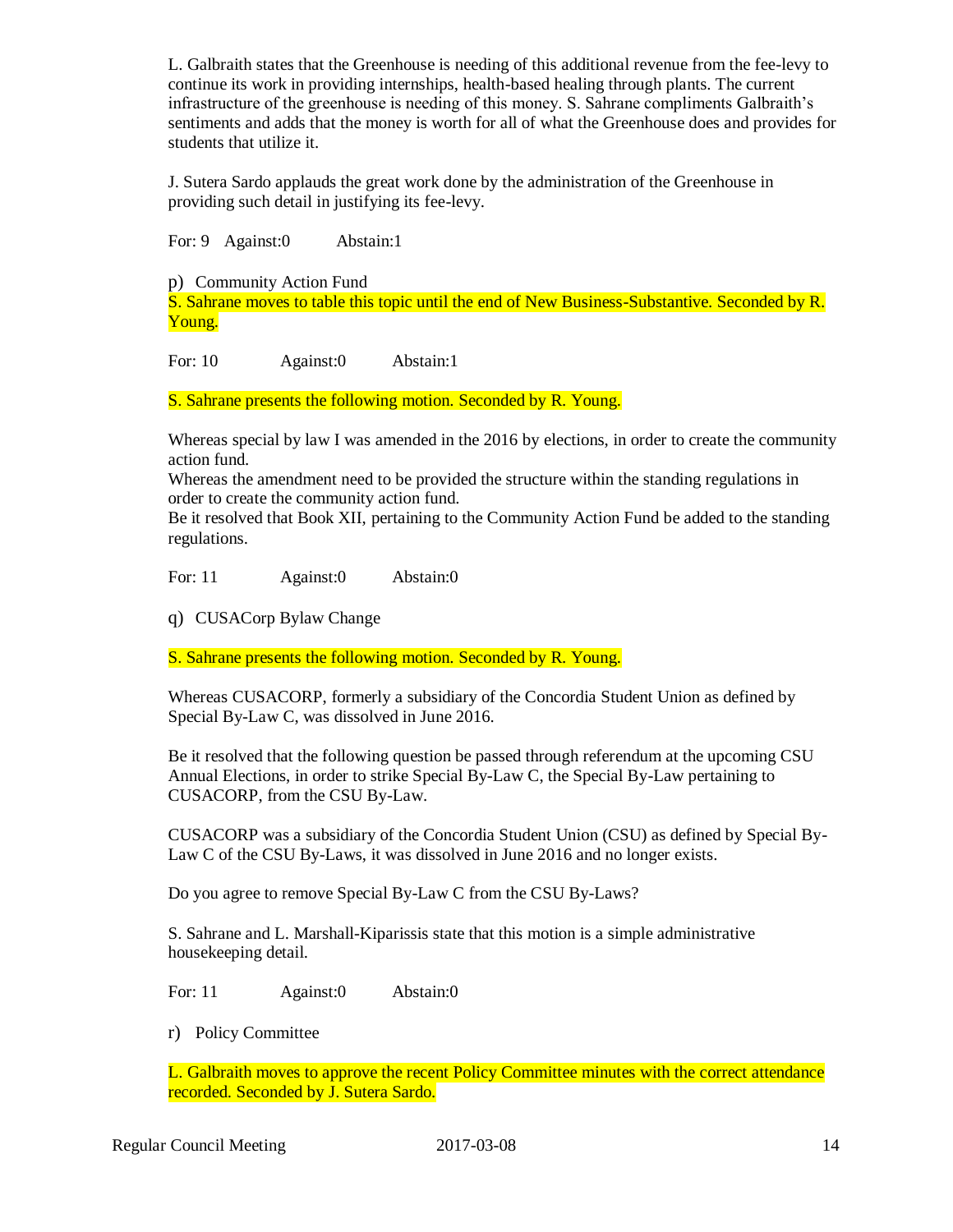For: 11 Against:0 Abstain:0

# **9. Question Period & Business Arising**

R. Young moves to excuse themselves from this meeting. Seconded by A. Mamikonyan.

For: 10 Against:0 Abstain:1 (R. Young)

## **10. Announcements**

L. Marshall-Kiparissis applauds the Council for staying this late during this point of semester and being able tackle some substantive motions with respect and composure.

R. Gauthier states that there will be a free HIV/AIDS awareness clinic tomorrow. R. Gauthier encourages folks to come and all questions and tests are confidential.

S. Sahrane mentions that tomorrow there will be an event hosted by the Black Studies Collective featuring McGill Art History professor Charmaine Nelson at Grey Nuns. The event is hosted in collaboration with Art Matters and FASA.

L. Galbraith mentions, as a part of Connecting Landscapes, will be hosting an event featuring an artist that takes pictures of trauma and rearranges & them as a sign of empowerment. Galbraith also mentions that the CSU is partnering up with the Center for General Advocacy for an event on March  $16<sup>th</sup>$  to discuss about ideas and opinions as to how the provincial government should set up the Consultations on Sexual Violence.

J. Sutera Sardo states that there will be a Lack of Diversity in Politics Panel on April 3<sup>rd</sup> 2017 on the 7<sup>th</sup> floor.

A. Muller mentions that there will be an anti-consumerism rap battle set for March 29<sup>th</sup> 2017. Muller also states that on March  $17<sup>th</sup>$ , the Woodstock Collective will be inviting two former political prisoners from the Black Panthers Movement.

M. Peters encourages councillors to answer the CSU surveys in their email mailboxes. Currently, 800 students have completed them. Peters states that there will be an anti-surveillance workshop held on March  $16<sup>th</sup>$ .

S. Sahrane mentions that there will be a CSU-organized (but not chaired) student congress to be held on March  $15<sup>th</sup> 2017$ .

L. Galbraith mentions that next week will be the Sustainability Action Fund's  $10<sup>th</sup>$  Anniversary Week. Events are being planned out as well as the final event being collaborated with the CSU.

J. Sutera Sardo invites people to attend an event to showcase to the CCSL do menstruate and promotion is key in bringing awareness to the issue.

## **11. Adjournment**

Meeting adjourned at 22h09.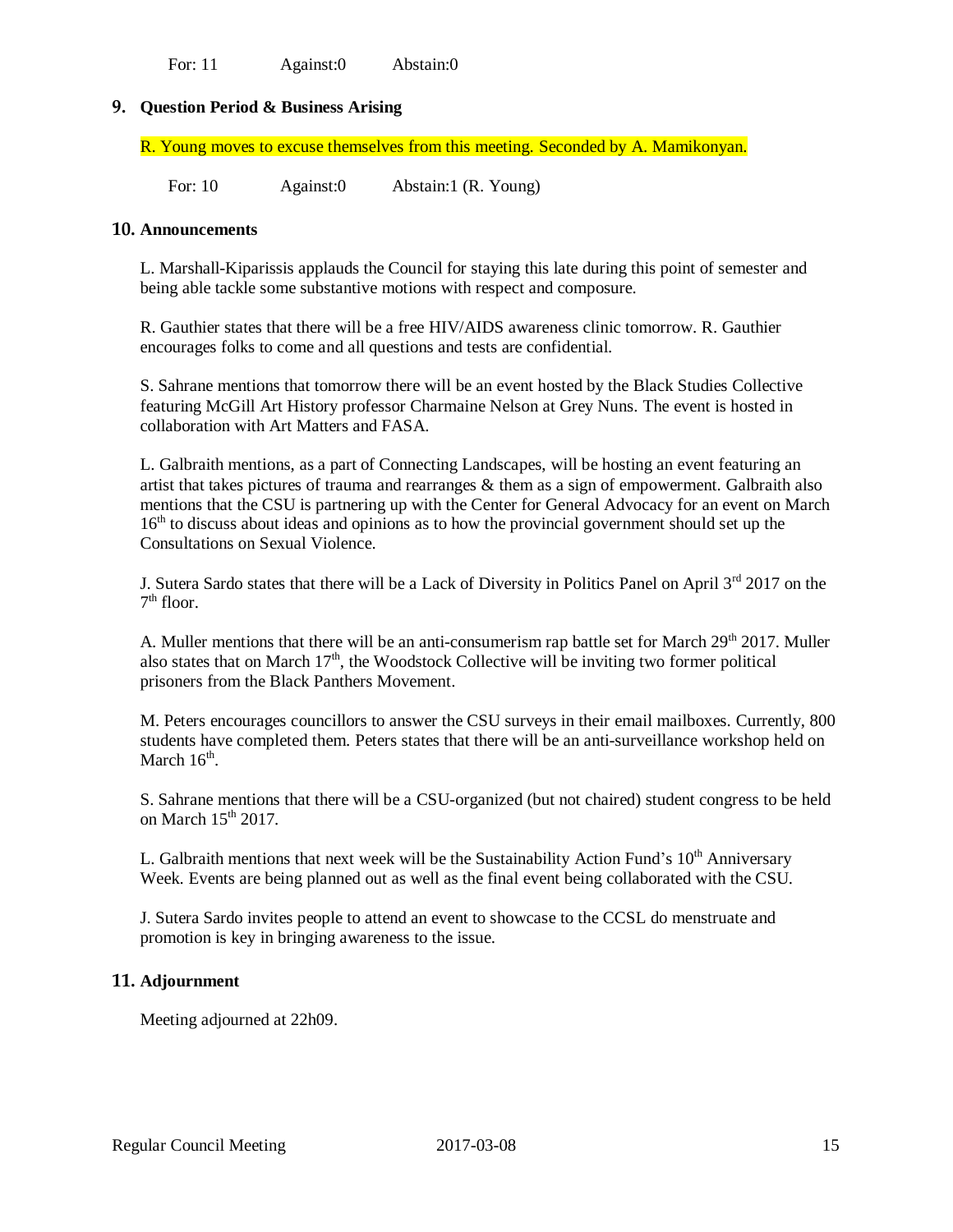# **APPENDIX**